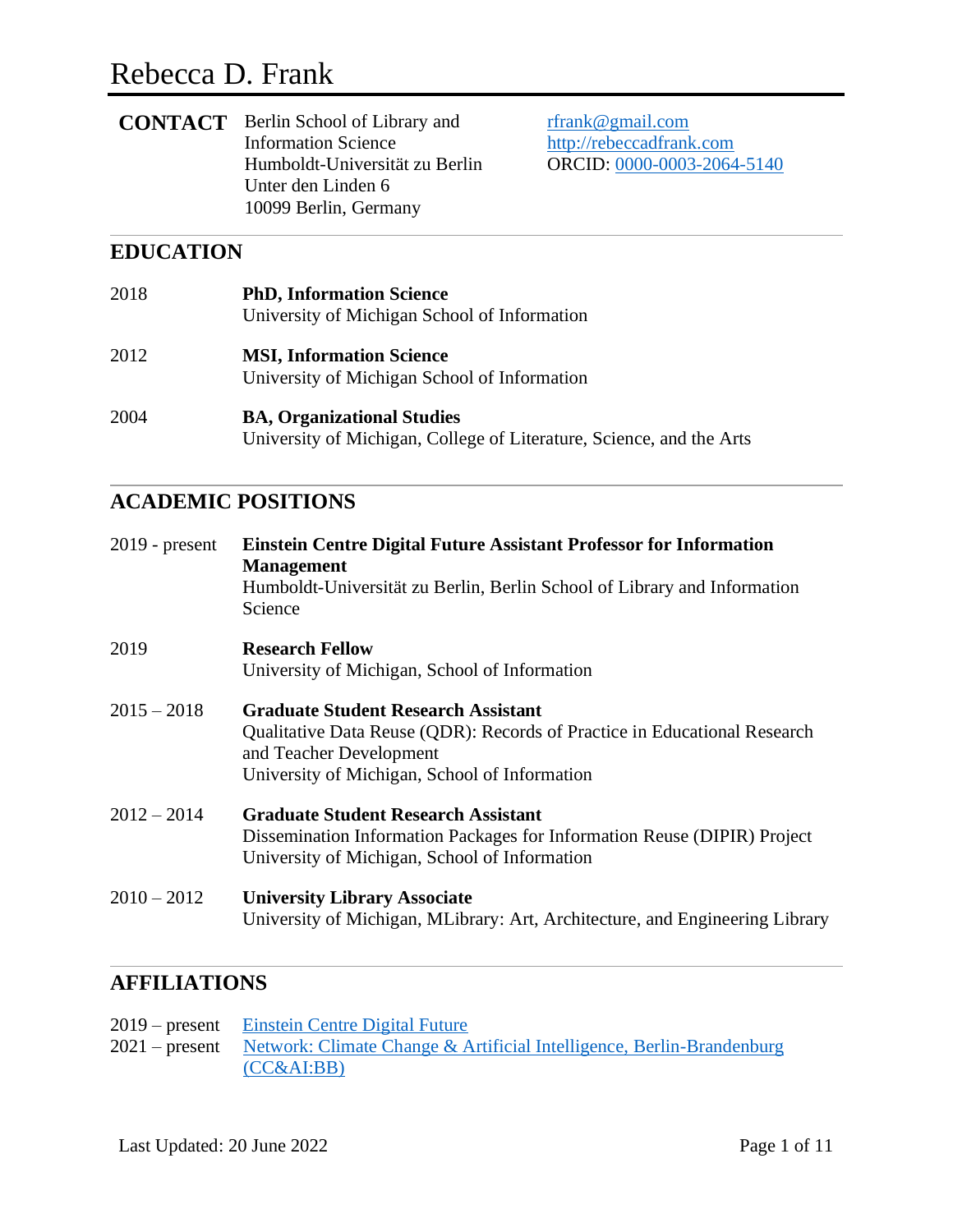# **HONORS & AWARDS**

| 2020          | Award for Outstanding Service in Digital Teaching (Besondere Leistungen in    |
|---------------|-------------------------------------------------------------------------------|
|               | der Digitalen Lehre), Philosophische Fakultät, Humboldt-Universität zu Berlin |
| 2016          | Rackham Graduate Student Research Grant                                       |
| 2014          | Summer Institute Scholarship, Archival Education and Research Institute       |
| 2013          | Summer Institute Scholarship, Archival Education and Research Institute       |
| 2012          | Summer Institute Scholarship, Archival Education and Research Institute       |
| $2010 - 2012$ | University Library Associate Scholarship Award, University of Michigan        |
| 2004          | JetBlue Airways London School of Economics Scholarship Award                  |
| 2002          | Residential College Student Community Building Award                          |

### **EXTERNAL FUNDING**

| $2019 - 2025$ | <b>SCoR-TDR: The Social Construction of Risk in Trustworthy Digital</b>             |
|---------------|-------------------------------------------------------------------------------------|
|               | <b>Repository Audit and Certification</b><br>Einstein Centre Digital Future         |
|               | Award amount: approx. $\epsilon$ 600,000 ( $\epsilon$ 100,000 per year for 6 years) |
| $2020 - 2021$ | Data Feminism in Information Science (workshop grant)                               |
|               | Humboldt-Universität zu Berlin Frauenbeauftragte                                    |
|               | Award amount: $\epsilon$ 1,000                                                      |
| 2020          | <b>Open Data for Public Infrastructure and the Social Construction of Risk</b>      |
|               | InfraLab Berlin                                                                     |
|               | Award amount: $\epsilon$ 5,000                                                      |
| 2015          | <b>Understanding the Development of Sustainable Information</b>                     |
|               | <b>Infrastructures for Digital Preservation to Support Marginalized</b>             |
|               | <b>Communities (PI)</b>                                                             |
|               | National Science Foundation (NSF) #1515303                                          |
|               | Award amount: \$5,070                                                               |
|               |                                                                                     |

# **PUBLICATIONS**

(Underline indicates graduate student)

#### **Dissertation**

**Frank, R. D.** (2018). *The Social Construction of Risk in Trustworthy Digital Repository Audit and Certification.* (Dissertation). University of Michigan, Ann Arbor, MI. Open Access: <http://hdl.handle.net/2027.42/147539>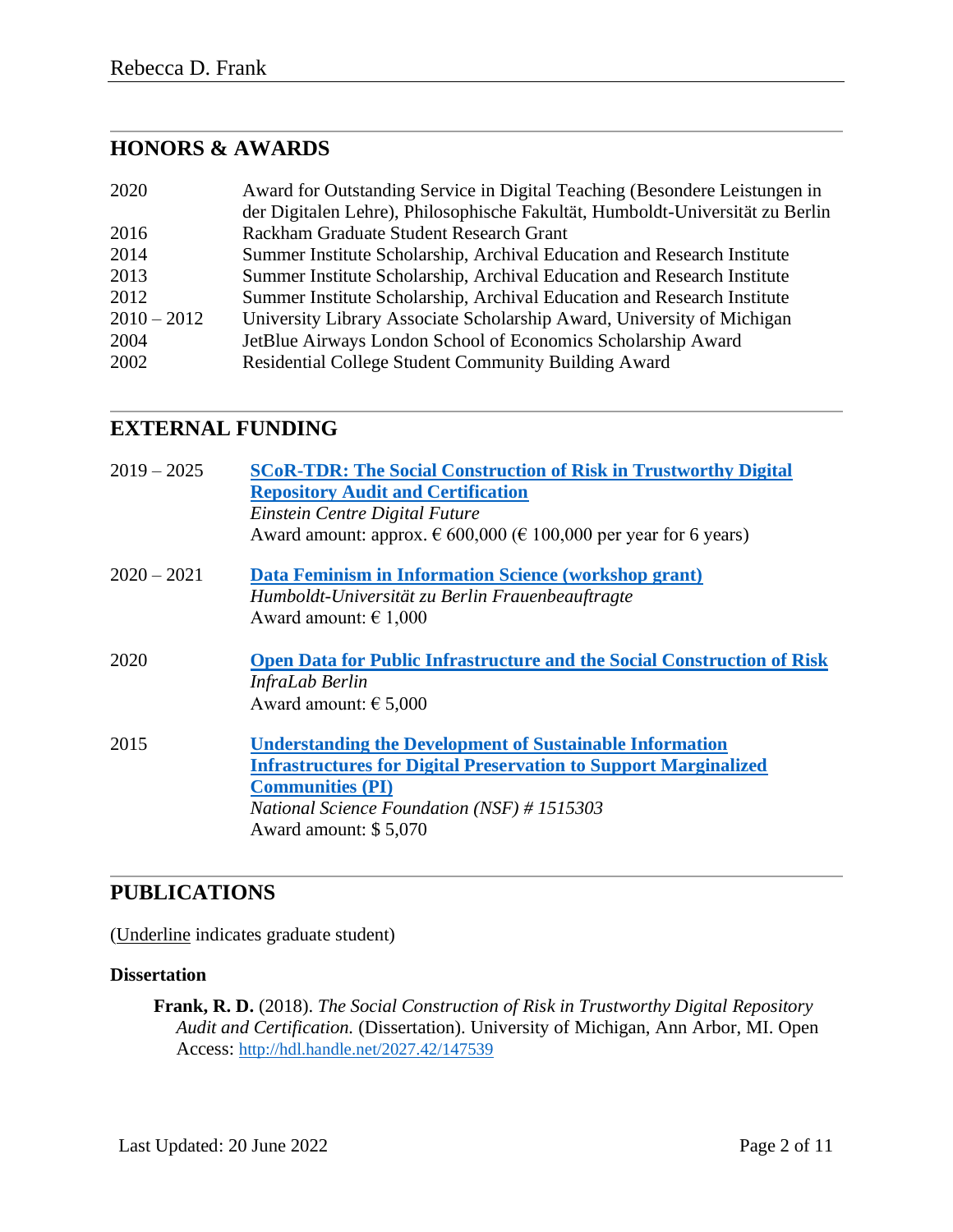#### **Master's Thesis**

**Frank, R. D.** (2012). *Disaster Planning for Digital Repositories.* (Master's Thesis). University of Michigan, Ann Arbor, MI. Open Access: <http://hdl.handle.net/2027.42/137664>

#### **Peer Reviewed Journal Articles**

- Kaald, S., Reistad, O., **Frank, R.D.**, Glaser, A. (accepted). Nuclear Archaeology in Action: Preserving the History of the Jeep II Reactor. *Science & Global Security*.
- **Frank, R. D.** (2022). "Risk in Trustworthy Digital Repository Audit and Certification." *Archival Science* 22, no. 1: 43–73. Open Access: [https://doi.org/10.1007/s10502-021-](https://doi.org/10.1007/s10502-021-09366-z) [09366-z.](https://doi.org/10.1007/s10502-021-09366-z)
- Yakel, E., **Frank, R. D.**, Suzuka, K., & Smith, J. (2021). Visibilities and Invisibilities in Data Reuse: Video Records of Practice in Education. *Qualitative Research*, 146879412110059.<https://doi.org/10.1177/14687941211005955>*.* Open Access: <http://hdl.handle.net/2027.42/167728>
- **Frank, R. D.**, (2020). The Social Construction of Risk in Digital Preservation. *Journal of the Association for Information Science and Technology.* 71:474-484. [https://doi.org/10.1002/asi.24247.](https://doi.org/10.1002/asi.24247) Open Access:<http://hdl.handle.net/2027.42/149147>
- **Frank, R. D.**, Suzuka, K., & Yakel, E. (2020)*.* Tool Selection Among Qualitative Data Reusers. *International Journal of Digital Curation, 15(1), 15. <https://doi.org/10.2218/ijdc.v15i1.710>*. Open Access: <http://hdl.handle.net/2027.42/162592>
- Faniel, I., **Frank, R.**, & Yakel, E. (2019), Context from the Data Reuser's Point of View. *Journal of Documentation*, Vol. 75 No. 6, pp. 1274-1297. [https://doi.org/10.1108/JD-08-](https://doi.org/10.1108/JD-08-2018-0133) [2018-0133](https://doi.org/10.1108/JD-08-2018-0133) Open Access: [https://www.oclc.org/research/publications/2019/context](https://www.oclc.org/research/publications/2019/context-from-data-reuser-point-of-view.html)[from-data-reuser-point-of-view.html](https://www.oclc.org/research/publications/2019/context-from-data-reuser-point-of-view.html)
- **Frank, R. D.**, Tyler, A. R. B., Gault, A., Suzuka, K., & Yakel, E. (2018). Privacy Concerns in Qualitative Video Data Reuse. *International Journal of Digital Curation.* [https://doi.org/10.2218/ijdc.v13i1.492.](https://doi.org/10.2218/ijdc.v13i1.492) Open Access: <http://hdl.handle.net/2027.42/148322>
- **Frank, R. D.**, Yakel, E., & Faniel, I. M. (2015). Destruction/Reconstruction: Preservation of Archaeological and Zoological Research Data. *Archival Science*. [http://doi.org/10.1007/s10502-014-9238-9.](http://doi.org/10.1007/s10502-014-9238-9) Open Access: <http://hdl.handle.net/2027.42/111298>

#### **Peer Reviewed Conference Proceedings**

**Frank, R. D.**, Chen, Z., Crawford, E., Suzuka, K., & Yakel, E. (2017). Trust in Qualitative Data Repositories. In *Proceedings of the Association for Information Science and Technology (ASIS&T),* 54: 102-111. DOI: [https://doi.org/10.1002/pra2.2017.14505401012.](https://doi.org/10.1002/pra2.2017.14505401012) Open Access: <http://hdl.handle.net/2027.42/139703>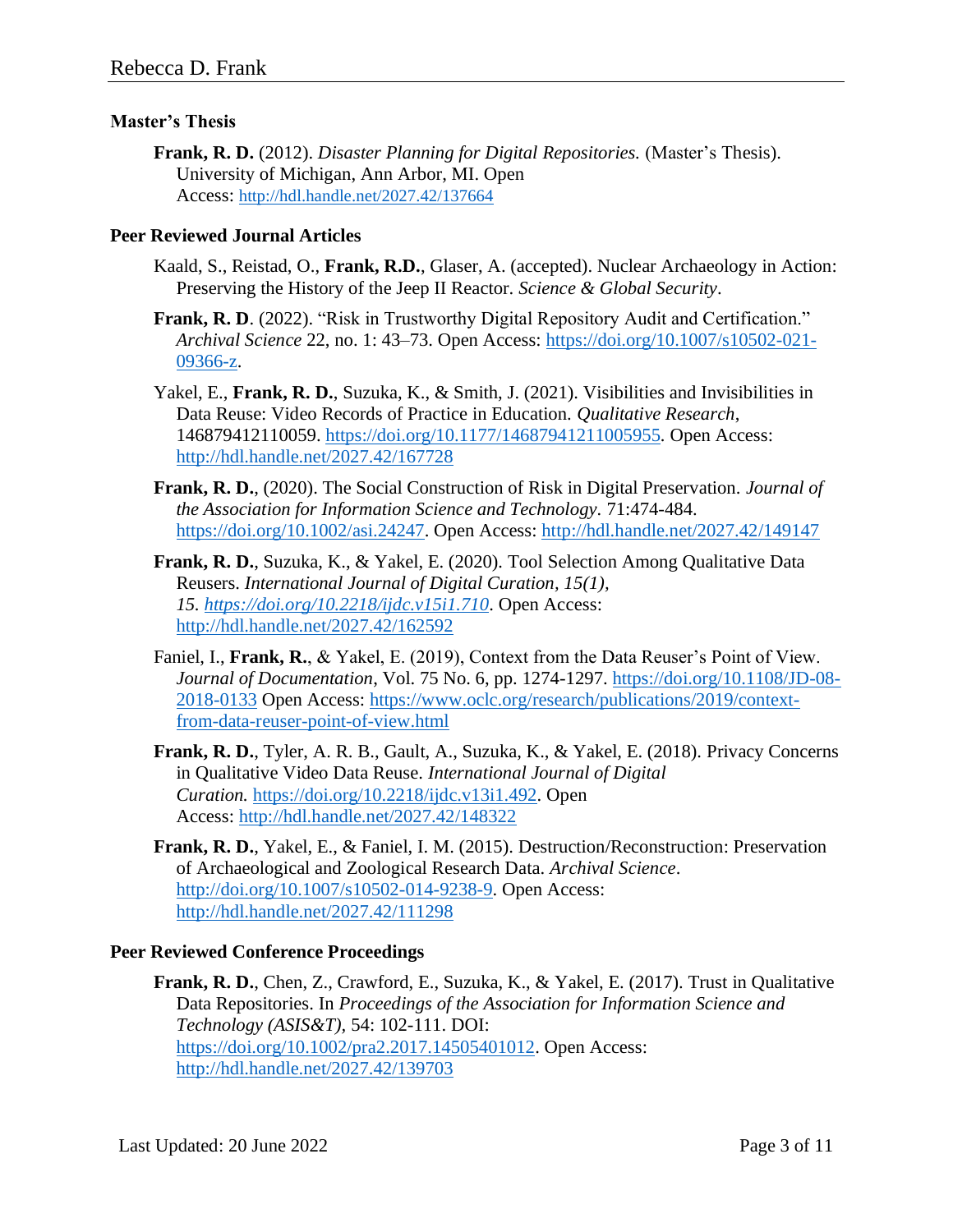- **Frank, R. D.**, Suzuka, K., & Yakel, E. (2016). Examining the Reuse of Digital Video as Qualitative Data. *Proceedings of the Archiving 2016 Annual Meeting*. DOI: [https://doi.org/10.2352/issn.2168-3204.2016.1.0.146.](https://doi.org/10.2352/issn.2168-3204.2016.1.0.146) Open Access: <http://hdl.handle.net/2027.42/136635>
- **Frank, R. D.**, Kriesberg, A., Yakel, E., & Faniel, I. M. (2015). Looting Hoards of Gold and Poaching Spotted Owls: Data Confidentiality Among Archaeologists & Zoologists. *Proceedings of the Association for Information Science and Technology (ASIS&T)*, 52: 1–10. DOI: [10.1002/pra2.2015.145052010037](http://onlinelibrary.wiley.com/doi/10.1002/pra2.2015.145052010037/full) Open Access: <http://hdl.handle.net/2027.42/115883>
- **Frank, R. D.** & Yakel, E. (2013). Disaster Planning for Digital Repositories*.* In *Proceedings of the Association for Information Science & Technology (ASIS&T), 50: 1- 10*. DOI [10.1002/meet.14505001058](http://onlinelibrary.wiley.com/doi/10.1002/meet.14505001058/abstract) Open Access: <http://hdl.handle.net/2027.42/106841>
- Kriesberg, A., **Frank, R. D.**, Yakel, E., & Faniel, I. (2013). The Role of Data Reuse in the Apprenticeship Process. In *Proceedings of the Association for Information Science & Technology (ASIS&T)*, 50:1-10. DOI: [10.1002/meet.14505001051](https://doi.org/10.1002/meet.14505001051) Open Access: <http://hdl.handle.net/2027.42/106839>

#### **Lightly Peer Reviewed Conference Proceedings**

- Kaald, S., Reistad, O., **Frank, R.D.**, Glaser, A. (2021). Nuclear Archaeology in Action: Preserving the History of the Jeep II Reactor. *Institute of Nuclear Materials Management & European Safeguards Research & Development Association Joint Annual Meeting.* Vienna, Austria.
- Suzuka, K., **Frank, R. D.**, & Yakel, E. (2019). Re-using Video Records of Practice in Teacher Professional Development to Engage in and Develop Mathematics Teaching Practice. *Society for Information Technology and Teacher Education Annual Conference*. Las Vegas, NV. Paper via Conference Website: <https://academicexperts.org/conf/site/2019/papers/54737/>
- Crawford, E., Suzuka, K., **Frank, R. D.**, & Yakel, E. (2018). Facilitating Access to Digital Records of Practice in Education with Technology. *E-Learn 2018: World Conference on E-Learning*. Retrieved from:<https://www.learntechlib.org/primary/p/185295/> Open Access: <http://hdl.handle.net/2027.42/147456>
- Suzuka, K., **Frank, R. D.**, Crawford, E., & Yakel, E. (2018). Video Re-use in Mathematics Teacher Education*. Society for Information Technology and Teacher Education 29th Annual Conference (SITE2018).* Open Access:<http://hdl.handle.net/2027.42/144779>
- Yakel, E., **Frank, R. D.**, & Suzkua, K. (2015). Educational Records of Practice: Preservation and Access Concerns. In *iPres 2015: Proceedings of the 12th International Conference on Digital Preservation* (pp. 206–210). Chapel Hill, NC: School of Information and Library Science, University of North Carolina at Chapel Hill. Retrieved from [http://phaidra.univie.ac.at/o:429567.](http://phaidra.univie.ac.at/o:429567)

#### **Conference Workshops**

**Frank R. D.** (2021). *"Feminist Approaches in Information Science."* KI-Camp 2021 (AI-Camp 2021). Berlin, Germany (virtual conference).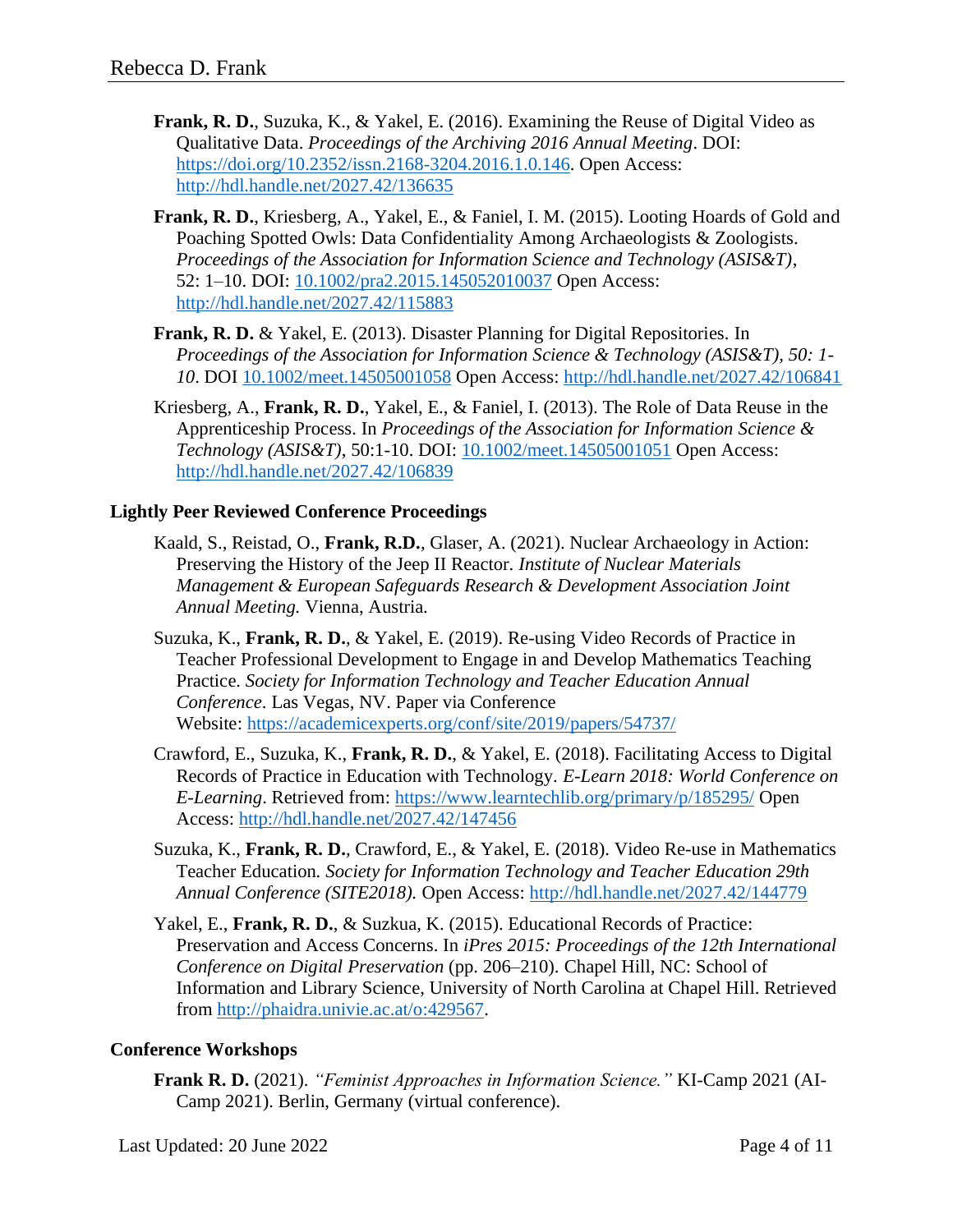- Kriesberg, A., & **Frank, R. D.** (2020). *"Teaching Climate Change in the Archival Classroom."* Archival Education and Research Institute. Boston, MA (virtual conference).
- **Frank, R. D.,** & Evans, J. (2016). *"Practical Strategies for Turning Conversations into Collaborations"* Archival Education and Research Institute, Kent, OH.
- Centivany, A., Chalmers, M., **Frank, R. D.**, & Zimmer, M. (2015). *"A Collaborative Approach to Improving Information Ethics Education"* iConference 2015, Newport Beach, CA. Open Access:<https://www.ideals.illinois.edu/handle/2142/73789>

#### **Conference Posters**

- **Frank, R. D.**, & Rothfritz, L. (2022). *Designated Communities: Uncertainty and Risk*. 17th International Digital Curation Conference (IDCC). Edinburgh, UK. (virtual conference). Open Access:<https://doi.org/10.5281/zenodo.6644963>
- **Frank, R. D.** (2022). *Risk in the CoreTrustSeal Data Repository Certification Process*. iConference 2022. Virtual conference. *(\*\*Finalist for Best Poster Award\*\*)*
- **Frank, R. D.**, Rothfritz, L., & von Grafenstein, M. (2021). *Public Service Infrastructure: Open Data and Risk.* 16<sup>th</sup> International Digital Curation Conference (IDCC). Edinburgh, UK. (virtual conference).
- **Frank, R. D.** (2018) *The Social Construction of Risk in the Audit and Certification of Trustworthy Digital Repositories*. Association for Library and Information Science Education (ALISE) Annual Conference Doctoral Student Research Poster Session. Denver, CO.
- **Frank, R. D.**, Hagen, A., Yakel, E., & Suzuka, K. (2016). *Visibilities and Invisibilities in Data and Work Practices: The Case of Video Records of Practice in Education*. 11th International Digital Curation Conference (IDCC). Amsterdam, Netherlands.
- **Frank, R. D.** (2014). *Lots of Copies Keeps Stuff Safe: Examining the USDocs LOCKSS Network as a Socio-Technical System.* Archival Education and Research Institute Poster Session, Pittsburgh, PA.
- **Frank, R. D.** (2014). *Knowledge Infrastructures and Digital Preservation: An Examination of the Development of LOCKSS as a Second Order Technical System.* International Digital Curation Conference, San Francisco, CA.
- Yakel, E., Faniel, I., & **Frank, R. D.** (2014). *Dynamics of Data Reuse when Aggregating Data through Time and Space: The Case of Archaeology and Zoology.* International Digital Curation Conference, San Francisco, CA.
- **Frank, R. D.** (2013). *Preservation of Archaeological and Zoological Research Data*. Society of American Archivists Annual Conference, New Orleans, LA.
- **Frank, R. D.** (2012). *Disaster Planning and Trustworthy Digital Repositories.* Archival Education and Research Institute Poster Session, Los Angeles, CA.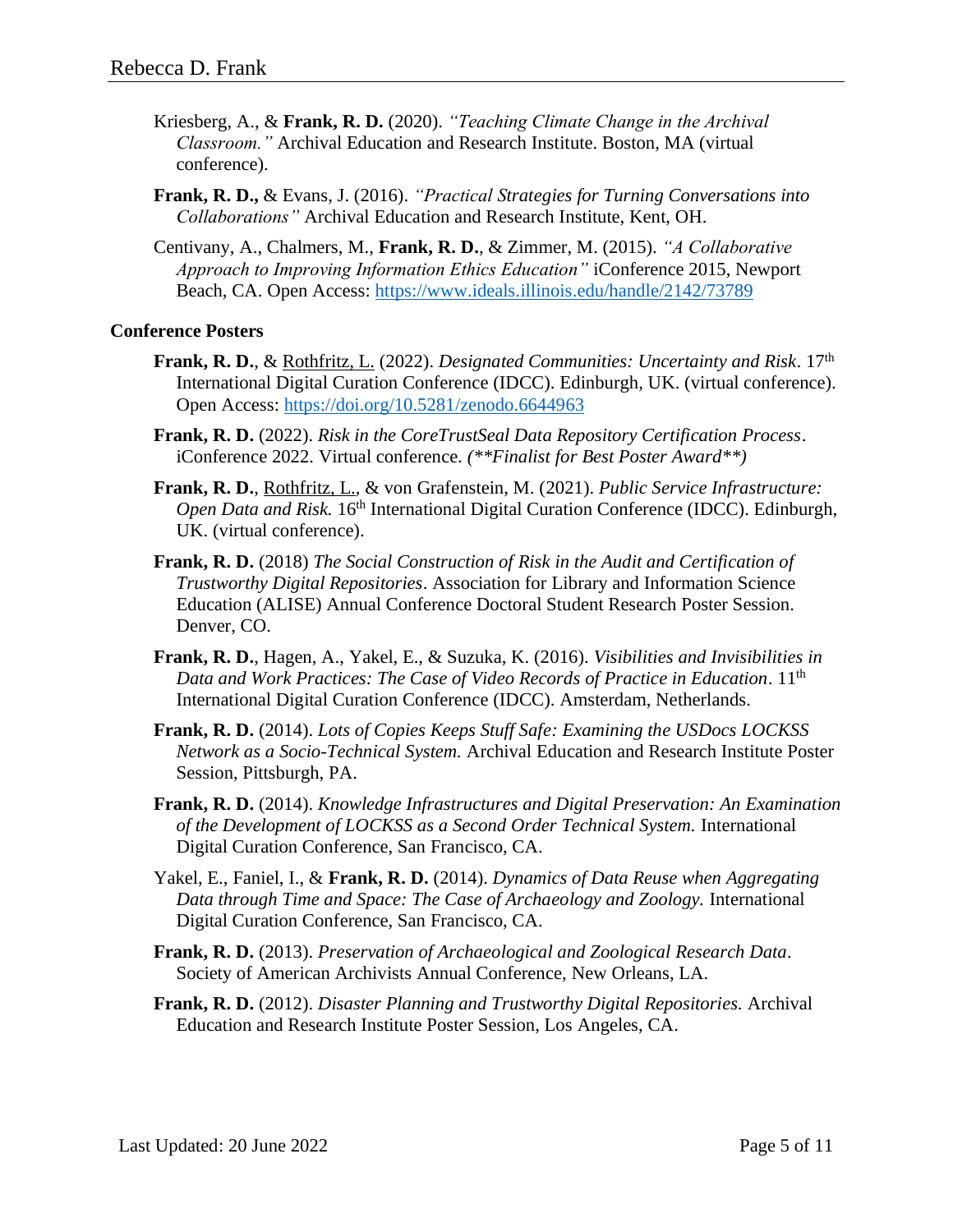#### **Reports and Other Papers**

**Frank, R. D.**, von Grafenstein, M., & Rothfritz, L. (2022). *Open Data und die Risikowahrnehmung in der Öffentlichen Daseinsvorsorge (Open Data and the Perception of Risk in Public Services).* Open Access:<https://zenodo.org/record/6285549>

#### **Book Reviews**

**Frank, R. D.** (2021). Cinderella's stick: A fairy tale for digital preservation. Yiannis Tzitzikas, Yiannis Marketakis. Berlin: Springer, 2018, 249 pp., € 51.16 (paperback). (ISBN 9783319984872). *Journal of the Association for Information Science and Technology*, *72*(5), 649–652.<https://doi.org/10.1002/asi.24434>

### **WORKSHOPS**

#### **Organized Workshops**

Data Feminism in Information Science Workshop, (November 2020 – February 2021), Institut für Bibliotheks- und Informationswissenschaft, Humboldt-Universität zu Berlin.

#### **Workshops Attended**

Climate Change & AI Network Berlin Brandenburg Workshop, (December 2021).

## **COLLOQUIA**

**Frank, R. D.** (2021). Early Career Colloquium, iConference 2021, virtual conference.

**Frank, R. D.** (2017). *"The Social Construction of Risk in the Audit and Certification of Trustworthy Digital Repositories."* 2017 ASIS&T Doctoral Colloquium. Washington, D.C.

## **TALKS & PRESENTATIONS**

#### **Conference Presentations**

- Moderator, Keynote Presentation (2021). *Data Feminism (speakers: Catherine D'Ignazio & Lauren F. Klein).* iConference 2021 Beijing, China (virtual conference).
- **Frank, R. D.**, Suzuka, K., & Yakel, E. (2020)*. Tool Selection Among Qualitative Data Reusers*. International Digital Curation Conference (IDCC), Dublin Ireland.
- **Frank, R. D.** (2017). *A Model for the Social Construction of Risk in the Audit and Certification of Trustworthy Digital Repositories.* Society of American Archivists Annual Conference Research Forum, Portland, OR.
- **Frank, R. D.** (2017). *The Social Construction of Risk in the Audit and Certification of Trustworthy Digital Repositories."* Archival Education and Research Institute, Toronto, ON.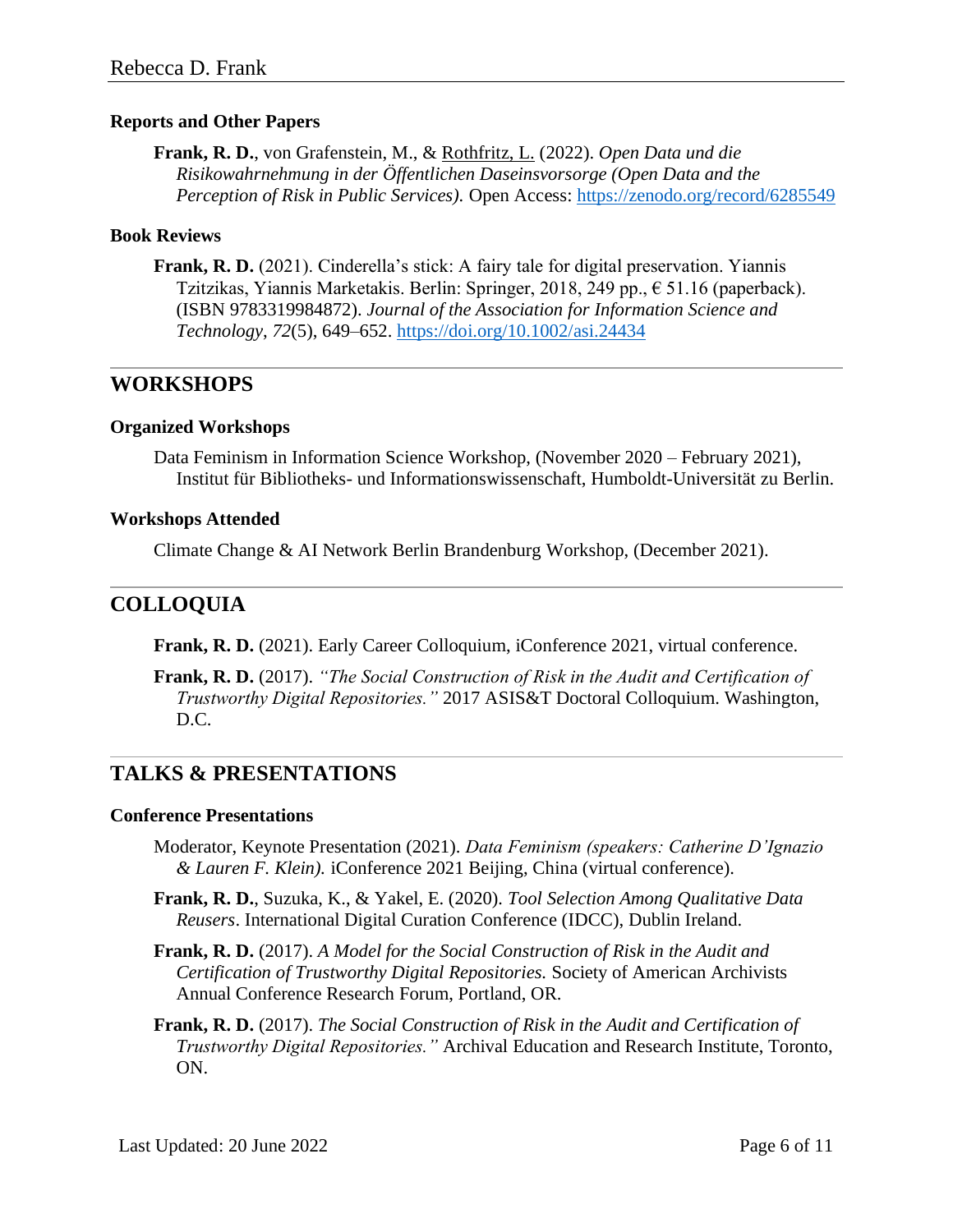- **Frank, R. D.** (2016). *Risk Perception and Trustworthy Digital Repositories.* Archival Education and Research Institute, Kent, OH.
- **Frank, R. D.**, & Evans, J. (2015). *Construction and Reconstruction: Understanding the Development of Sustainable Information Infrastructures to Support Marginalized Communities*. 2015 Conference on Research Applications, Information and Library Science (RAILS), Sydney, NSW, Australia.
- **Frank, R. D.** (2013). *Selection for Digitization Through the Lens of Archival Reappraisal.*  Archival Education and Research Institute, Austin, TX.
- **Frank, R. D.** (2012). *Collaborative Mentorship: Engaging Information School Students in Concurrent Library Employment.* Michigan Academies Annual Conference, Mt. Pleasant, MI.
- **Frank, R. D.** (2012). *Game Over: Disaster Planning for the Computer and Video Game Archive*. Quasi-Con 2012, Ann Arbor, MI.
- **Frank, R. D.**, Cox, A., Hukill, G., Johnston, J., & Maynard, A. (2012). *Evaluating the Success of Grant-Funded Digital Preservation Projects*. Quasi-Con 2012, Ann Arbor, MI.
- **Frank, R. D.** (2011). *Preparing for the Worst: Disaster Planning at the Art, Architecture, and Engineering Library*. MLibrary Lightning Talks, Ann Arbor, MI.
- Moderator, Panel Discussion: (2011) *Paving the Way for an Uncertain Future: Teaching Art Information Management in the 21st Century*. Art Libraries Society of North America Annual Conference, Minneapolis, MN.

#### **Conference Keynotes and Plenaries**

[Keynote] **Frank, R.D.** *(upcoming, April 2022)*. *What Questions Should We Ask? Feminist Perspectives in Data & Information Science.* 2022 Women in Data Science (WiDS) Conference. WUMANetzwerk. Mannheim, Germany, virtual event.

#### **Invited Talks**

- **Frank, R.D.** (2021). *The Social Construction of Risk in Trustworthy Digital Repository Certification,* Library Science Talks, Zentralbibliothek Zürich, Association of International Librarians and Information Specialists (AILIS) and CERN Scientific Information Service. Zürich, Switzerland, virtual presentation.
- **Frank, R. D.** (2020). *Tool Selection Among Qualitative Data Reusers.* Berliner Bibliothekswissenschaftlichen Kolloquium (BBK), Institut für Bibliotheks- und Informationswissenschaft, Humboldt-Universität zu Berlin. Berlin, Germany.
- **Frank, R. D.** (2020). *The Social Construction of Risk in Digital Preservation: A Qualitative Study of Trustworthy Digital Repository Audit Processes.* Invited Presentation: Digital Future Lecture Series, Technische Universität Berlin. Berlin, Germany.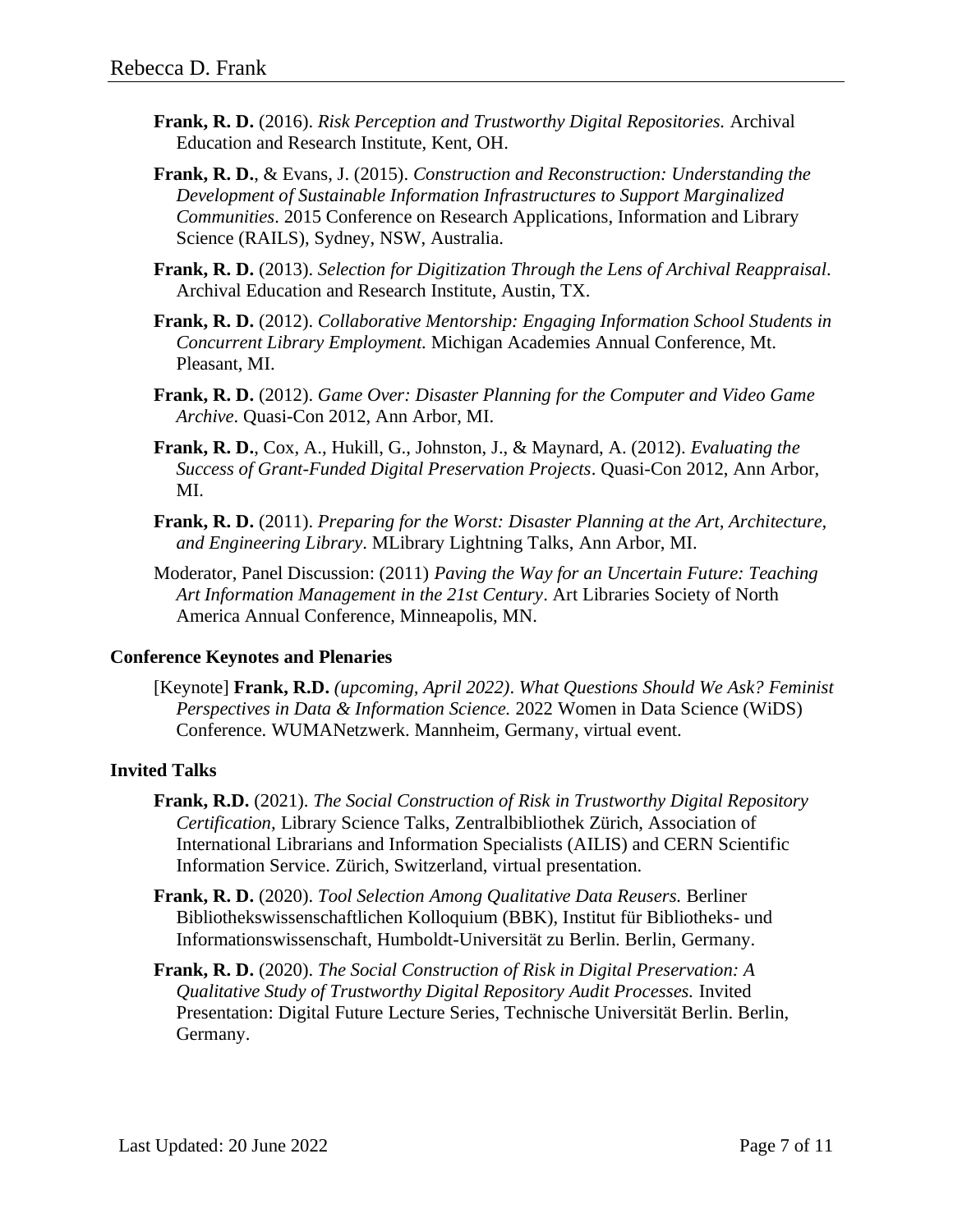- **Frank, R. D.** (2015) *Construction and Reconstruction: Understanding the Development of Sustainable Information Infrastructures to Support Marginalized Communities.* Invited Presentation: Public Records Office of Victoria. Melbourne, VIC, Australia.
- **Frank, R. D.** (2015). *Digital Preservation: Sustainability Through Participation?* Monash University Faculty of Information Technology. Caulfield, VIC, Australia.
- **Frank, R. D.** (2015). *A Thing That Can Ignite: Rebooting Heritage Institutions After Disaster.* NerdNite Detroit: Reboot, Renew, Relaunch. Detroit, MI.

### **TEACHING EXPERIENCE**

#### **Instructor of Record, Berlin School of Library and Information Science**

MWP5: Digital Information Management (Winter 2019-20, 2021-22) BP3: Introduction to Scholarly Communication (Summer 2020, 2021, 2022) Forschungskolleg (Research Seminar for Student Theses) (Winter 2020-21) FS 08.01: Digital Infrastructures and Archiving (Summer 2020, 2021) MWP8: Digital Curation (Summer 2020)

#### **Instructor of Record, University of Michigan School of Information**

SI 699: Digital Curation Mastery Course (Winter 2019) SI 625: Digital Preservation (Fall 2018)

#### **Graduate Student Instructor, University of Michigan School of Information**

SI 530: Principles in Management (Fall 2014) SI 501: Contextual Inquiry and Project Management (Fall 2013)

#### **Guest Lectures**

- SI 625: Digital Preservation, University of Michigan School of Information (Winter 2016) *"Risk Management & Disaster Planning for Digital Repositories"*
- SI 625: Digital Preservation, University of Michigan School of Information (Winter 2014) *"Disaster Planning for Digital Repositories"*

#### **ADVISING**

(Student names available upon request.)

#### **Master's Students – Thesis Advising**

| $2022 - present$ | A Qualitative Examination of Digital Curation Practices at a Health Research<br>Organization in Germany During the COVID-19 Pandemic              |
|------------------|---------------------------------------------------------------------------------------------------------------------------------------------------|
| $2022$ – present | Representation of female authors in course readings at the Department of<br>Library and Information Science at the Humboldt-Universität zu Berlin |
| 2022             | Digital Preservation Environments $-A$ Qualitative Case Study of Rhizome.                                                                         |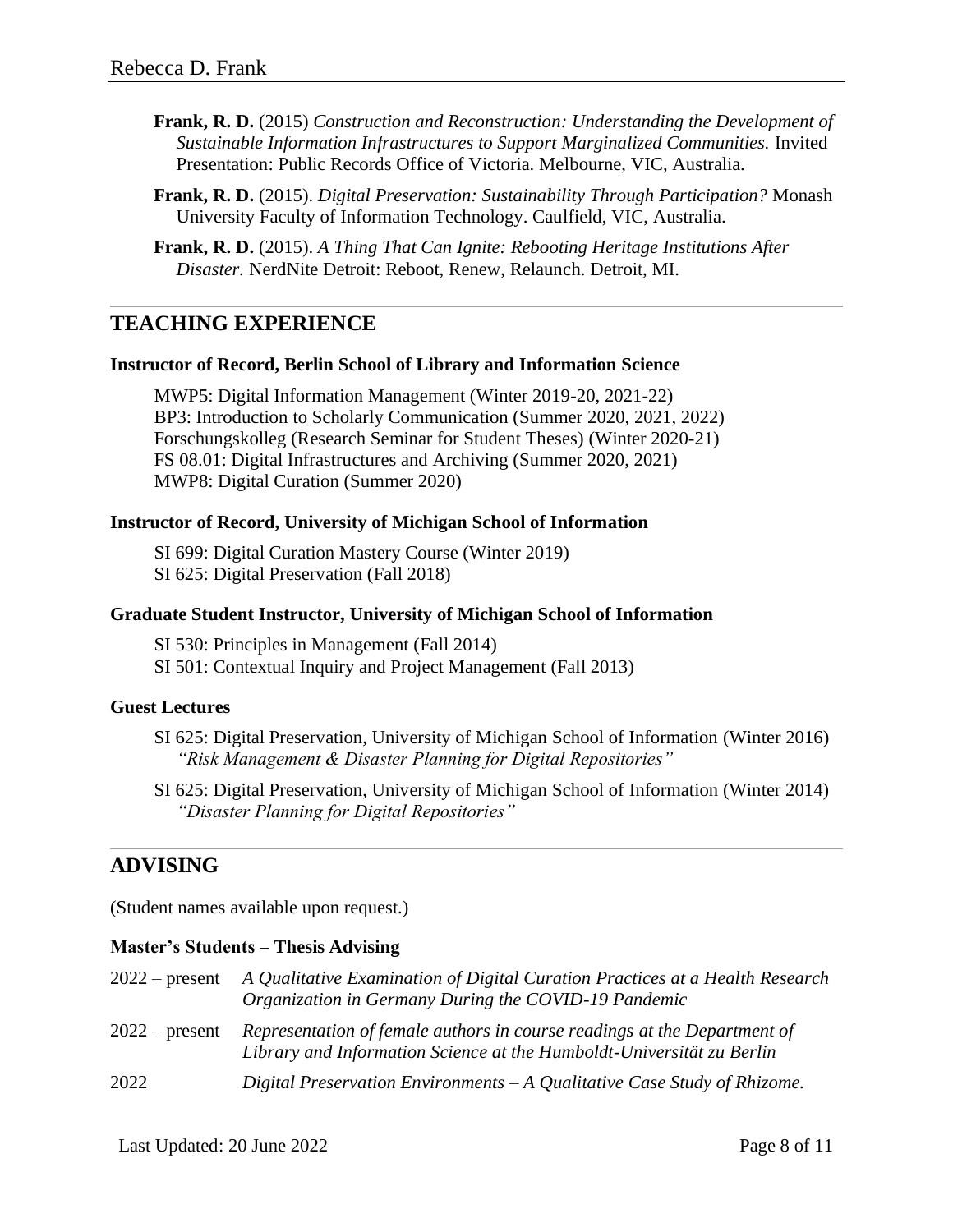| 2021 | Venezuelan diaspora in library and information science: a qualitative<br>examination of career outcomes abroad.                                              |
|------|--------------------------------------------------------------------------------------------------------------------------------------------------------------|
| 2021 | Understanding how description of digitized amateur film collections represents<br>cultural heritage: A qualitative study of moving image archives in Europe. |
| 2021 | Quantitative assessment of metadata collections of research data repositories.                                                                               |
| 2020 | Seeking Research Software. A Qualitative Study of Humanities Scholars'<br><b>Information Practices.</b>                                                      |
| 2020 | Analysis of User Requests to the Nautical Chart Archive of a Special Library.                                                                                |
| 2020 | The Underlying Values of Data Ethics Frameworks.                                                                                                             |
| 2020 | Mapping Franklin Book Programs in University Online Catalogues – Lebanon<br>as Case Study                                                                    |

#### **Bachelor Students – Thesis Advising**

| 2022 | What book has this torture scene? I want to avoid it! An analysis of relevance<br>aspects and success rates of the questions and answers of the subreddit<br>r/namethatbook.        |
|------|-------------------------------------------------------------------------------------------------------------------------------------------------------------------------------------|
| 2022 | The impact of Open Access activities on the proportion of Open Access<br>publications at the ten universities in Germany with the highest output of<br>publications from 2018-2020. |
| 2022 | Cost-benefit analysis of the social media activity of small and very small<br>libraries in Germany.                                                                                 |
| 2021 | TRUST Principles for reliable data management: Qualitative analysis of a CTS<br>certified repository Protein Data Bank for trustworthiness.                                         |
| 2021 | On the way to a green library. A case study on the transformation of the<br>Heinrich Böll Library into a sustainable thinking library.                                              |
| 2019 | The sound of science. A systematic review of research design and data<br>practices in peer-reviewed musicological publications.                                                     |

### **SERVICE & GOVERNANCE**

### **Reviewing: Funding**

Leibniz Association (Germany)

#### **Reviewing: Journals**

American Archivist Archival Science Archives and Manuscripts Ecosphere Journal of Data and Information Quality Journal of Librarianship & Information Science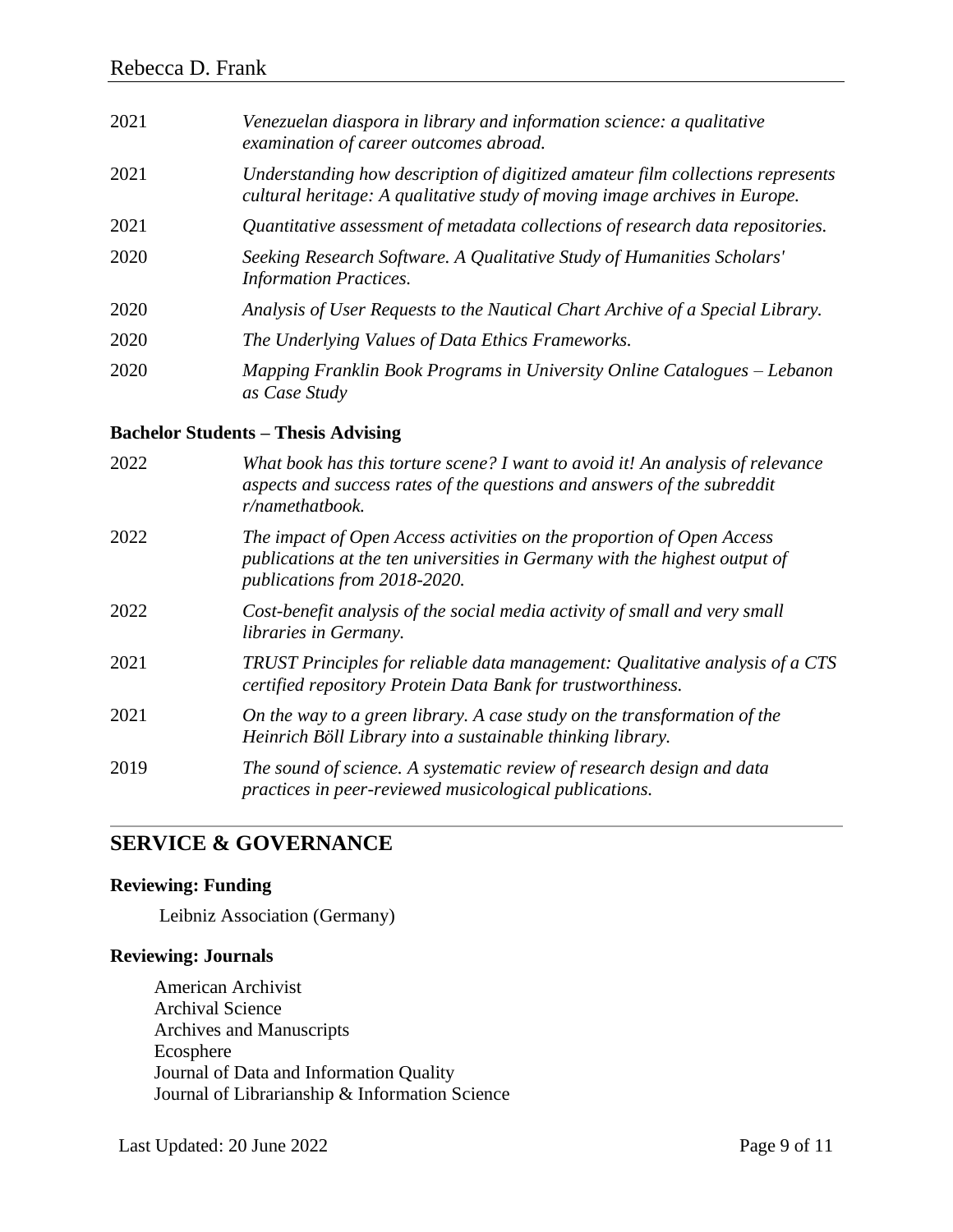Journal of the Association for Information Science and Technology (JASIST) SAGE Open

#### **Reviewing: Conferences**

Archiving (2016, 2017, 2018, 2021, 2022) Association of Information Science and Technology (ASIST) Annual Conference (2019, 2020, 2021, 2022) International Digital Curation Conference (IDCC) (2021) International Symposium on Information science (ISI) (2021)

#### **External**

| $2022$ – present | Co-Chair, 2023 iConference special track on Information Sustainability    |
|------------------|---------------------------------------------------------------------------|
| $2022$ – present | Member, Advisory Board for the Berlin University Alliance (BUA) Shared    |
|                  | Services Center (SOURCE)                                                  |
| $2019$ – present | Member, Einstein Centre Digital Future Women in STEAM Initiative          |
| $2019$ – present | Advisor, HEADT Centre (Humboldt-Elsevier Advanced Data and Text Centre)   |
| $2021 - 2022$    | Participant & Mentee, ProFiL Program ("Professionalization of Women in    |
|                  | Research and Teaching: Mentoring – Training – Networking")                |
| $2020 - 2021$    | Programming Committee Member, 16th International Symposium on             |
|                  | Information Science (ISI 2021)                                            |
| 2020             | Mentor, iConference Doctoral Colloquium                                   |
| 2019             | Member, Society of American Archivists Annual Conference Student Program  |
|                  | Subcommittee                                                              |
| 2016             | Student Volunteer, Personal Digital Archiving Conference (PDA 2016)       |
| $2013 - 2015$    | Editorial Advisory Board Member, Decker, E. N., & Townes, J. A. (2016).   |
|                  | Handbook of Research on Disaster Management and Contingency Planning in   |
|                  | Modern Libraries (pp. 1-677). Hershey, PA: IGI Global. doi:10.4018/978-1- |
|                  | 4666-8624-3                                                               |
|                  |                                                                           |

#### **Internal, Berlin School of Library and Information Science**

|                  | 2021 – present Organizer, Doctoral Colloquium                          |
|------------------|------------------------------------------------------------------------|
| $2019$ – present | Mentor, Forschungskolleg (BA $\&$ MA student thesis advising)          |
| $2020 - 2022$    | Voting Member, Institutional Council (Institutsrat)                    |
| $2020 - 2021$    | Mentor, IBI Mentoring Program for New Students                         |
| 2020             | Member, Search Committee: W2-Professur für "Wissenschaftsforschung mit |
|                  | Schwerpunkt Evaluationsforschung"                                      |

#### **Internal, University of Michigan**

| $2016 - 2017$ | Mentor, UMSI Doctoral Student Peer Mentoring Program         |
|---------------|--------------------------------------------------------------|
| $2015 - 2016$ | Member, UMSI Dean Search Advisory Committee                  |
| $2015 - 2016$ | Graduate Student Instructor Mentor (UMSI)                    |
| 2014          | Group Leader, Sweetland Dissertation Writing Group Program   |
| $2013 - 2014$ | Member, UMSI Doctoral Executive Committee                    |
| $2013 - 2014$ | Member, UMSI Doctoral Development Seminar Planning Committee |
| $2012 - 2014$ | Member, HathiTrust Disaster Planning Advisory Group          |